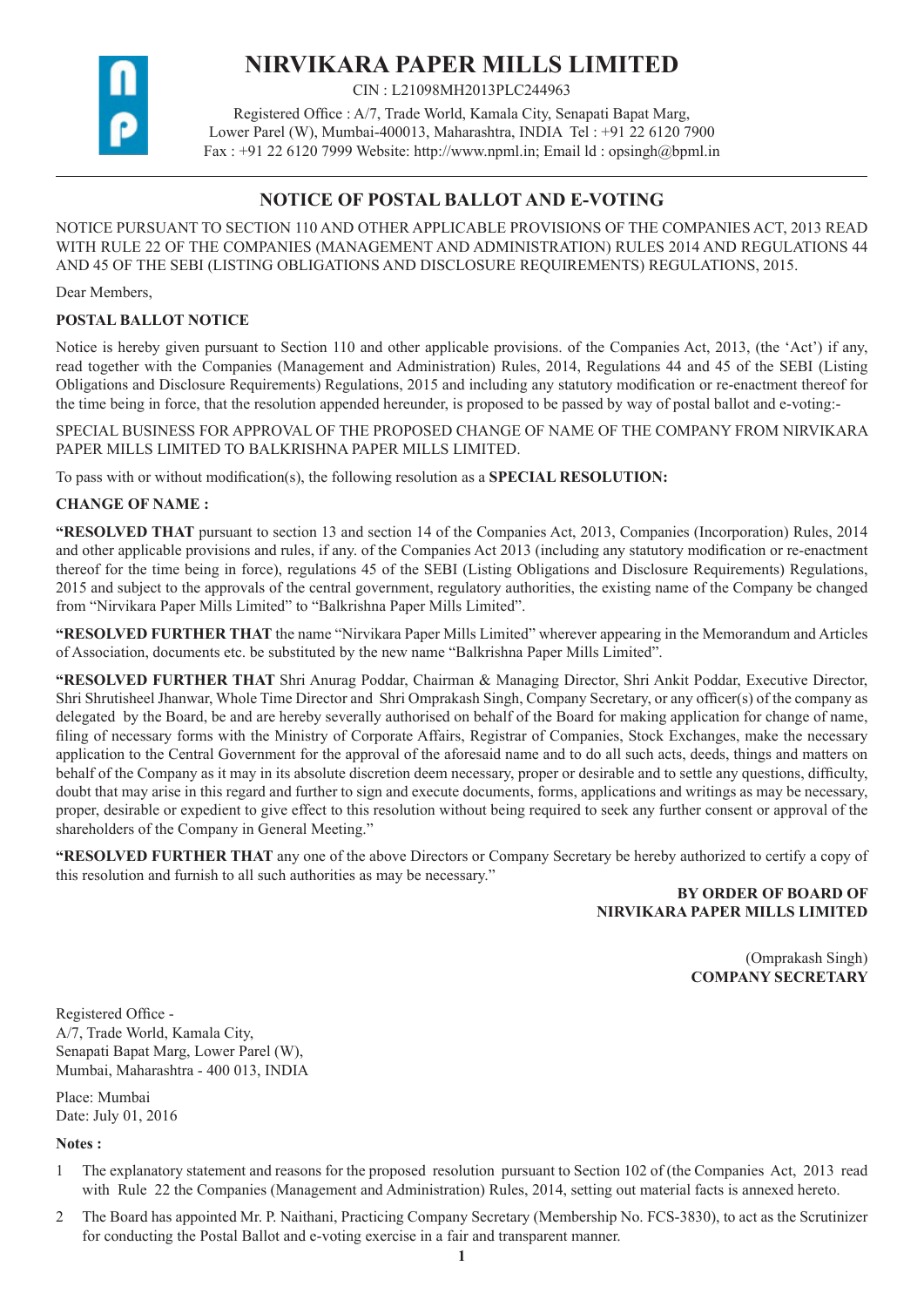- 3 The Postal Ballot Notice is being sent to all the Members, whose names appear in the Register of Members/List of Beneficial Owners maintained by the Depositories i.e., National Securities Depository Limited (NSDL) and Central Depository Services (India) Limited (CDSL) as on the close of business hours on Friday, 1st July, 2016.
- 4 In accordance with the provisions of Section 110 of the Companies Act, 2013 read with Rules 18 and 22 of the Companies (Management and Administration) Rules, 2014, this Postal Ballot Notice is being sent by e-mail to those Members who have registered their e-mail address with the Company/Registrar and Transfer Agent or with their Depository Participants ("DP") unless any Member has requested for a physical copy of the same. Members who have not registered their e-mail address will receive this Postal Ballot Notice along with the Postal Ballot Form ("Ballot Form") through permitted mode.
- 5 The Postal Ballot Notice is uploaded on the website of the Company, i.e., www.npml.in and on the website of NSDL, i.e.,https:// www.evoting.nsdl.com.
- 6 In compliance with the provisions of Section 108 of the Companies Act, 2013 read with Rules 20 and 22 of the Companies (Management and Administration) Rules, 2014 and Regulation 44 of the SEBI (Listing Obligations and Disclosure Requirements) Regulations, 2015, the Company is offering e-voting facility to its shareholders as an alternate mode to exercise their right to vote in respect of the proposed resolution. The Company has engaged the services of NSDL to provide the e-voting facility, which is available at https://www.evoting.nsdl.com. Please note that e-voting is optional.
- 7 Members can opt for only one mode of voting i.e., either by Ballot Form or e-voting. If the Members opt for e-voting, then they should not vote by post and vice versa. However, in case Members cast their vote by Ballot Form and e-voting, then e-voting shall prevail and voting done by Ballot Form will be treated as invalid.
- 8 All documents referred to in this Postal Ballot Notice and Explanatory Statement setting out material facts and other statutory registers are open for inspection by the Members at the Registered Office of the Company between 11.00 a.m. and 1.00 p.m. on all working days except Saturdays, Sundays and national holidays, from the date hereof up to 10th August, 2016.
- 9 The voting rights of the Members shall be in proportion to their shares in the total paid-up equity share capital of the Company as on 1st July, 2016. The special resolution mentioned herein shall be declared as passed, if the number of votes cast in its favour is not less than three times the number of votes cast against the special resolution.
- 10 The voting period for postal ballot ends at 5.00 p.m. on 10th August, 2016 and voting period for e-voting commences on 11th July, 2016 (9.00 a.m.) and ends on 10th August, 2016 (5.00 p.m.).
- 11 The e-voting module shall also be disabled by NSDL for voting thereafter.
- 12 The instructions for voting are as under:

#### **A. Voting through Physical Postal Ballot Form**

- 1. A member desiring to exercise vote by Postal Ballot shall complete the enclosed Postal Ballot Form with assent (for) or dissent (against) and send it to Mr. P. Naithani, Practicing Company Secretary (Membership No. FCS-3830), the Scrutinizer in the closed self-addressed prepaid postage Business Reply Envelope. Postage charges will be borne and paid by the Company. However, in case a Member sends the Postal Ballot by courier or registered post or delivers it in person at his expense, such Postal Ballots will also be accepted. A member cannot exercise his vote by proxy on postal ballot.
- 2. The self-addressed business reply envelope bears the name and postal address of the Scrutinizer appointed by the Board.
- 3. The Postal Ballot Form should be completed and signed by the Member. Any unsigned Postal Ballot Form will be rejected.
- 4. This Form should be completed and signed by the Member (as per the specimen signature registered with the Company / Depository Participants). In case of joint holding, this Form should be completed and signed by the first named Member and in his absence, by the next named Member. A member may sign the Postal Ballot Form through an Attorney ; in such case certified true copy of the Power of Attorney should be attached to the Postal Ballot Form.
- 5. Duly completed Postal Ballot Form should reach the Scrutinizer not later than close of working hours i.e. 5.00 p.m. on 10th August, 2016. All Postal Ballot Forms received after this date will be invalid and strictly treated as if the reply from such Member has not been received .
- 6. There should be only one Postal Ballot Form for every Folio/Client ID irrespective of the number of joint Member(s).
- 7. Assent or dissent to the proposed resolution may be recorded by placing a tick mark  $(\checkmark)$  in the appropriate column. Postal ballot form bearing  $(\checkmark)$  mark in both the column will render the form invalid.
- 8. In case of shares held by companies, trusts, societies etc. the duly completed Postal Ballot Form should be accompanied by a certified true copy of Board Resolution/Authority Letter.
- 9. A member may request the Company/ Company's Registrar, Sharex Dynamic (India) Pvt. Ltd., for a duplicate Postal Ballot Form, if required. However, the duly completed duplicate Postal Ballot Form should reach the Scrutinizer not later than the close of working hours i.e. 5.00 p.m. on 10th August, 2016.
- 10. Voting rights shall be reckoned on the paid up value of shares registered in the name of the Members as on cut-off date i.e. 1st July, 2016.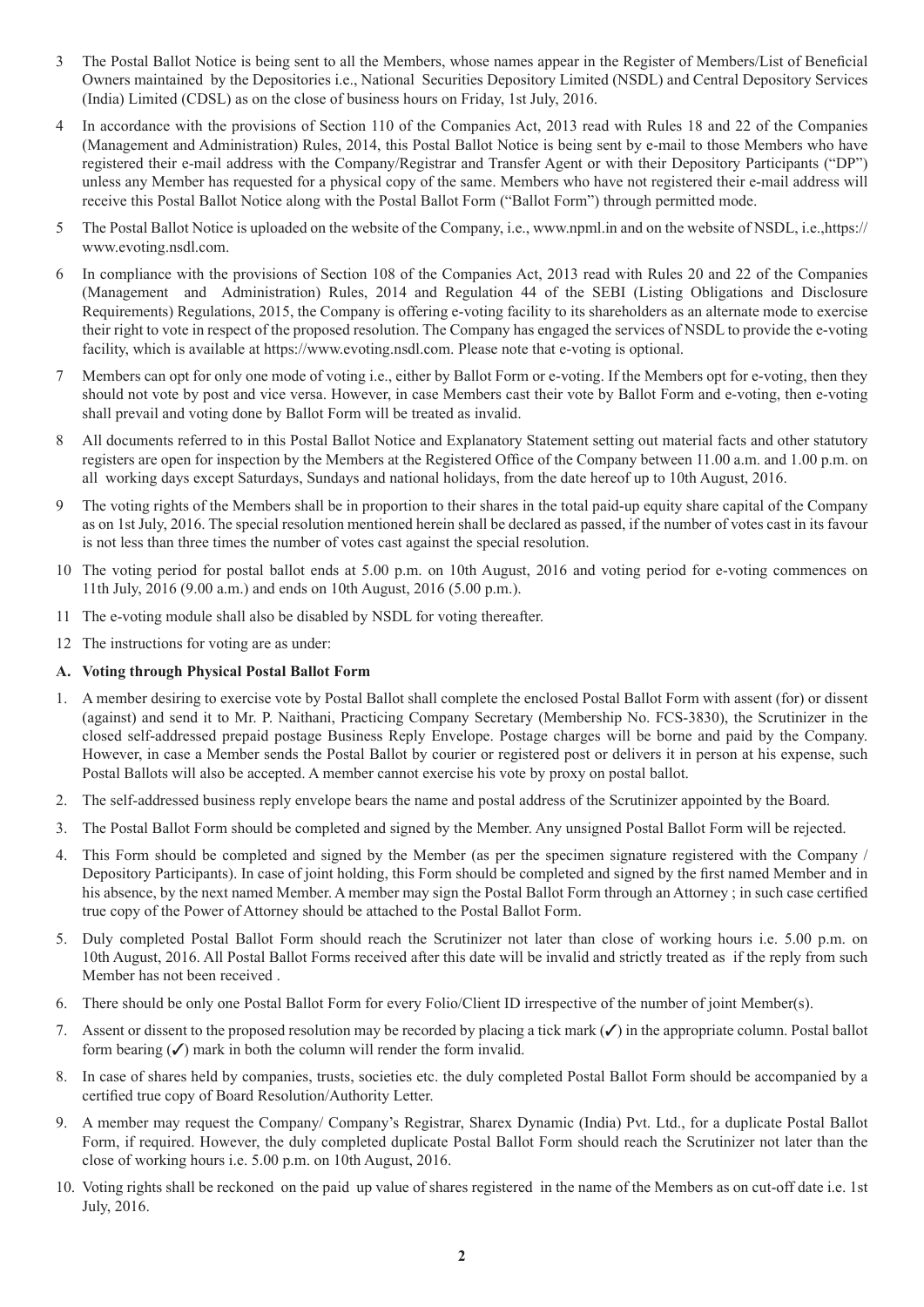- 11. Members are requested not to send any other paper along with the Postal Ballot Form in the enclosed self-addressed business reply envelope, as all such envelopes will be sent to the Scrutinizer and any extraneous paper found in such envelope would be destroyed by the Scrutinizer.
- 12. A Member need not use all the votes nor does he/she need to cast all the votes in the same way.
- 13. The Scrutinizer's decision on the validity of a Postal Ballot will be final and binding.
- 14. Incomplete, unsigned or incorrect Postal Ballot Forms will be rejected.

### **B. E-Voting Facility**

In compliance with the Clause 44 of SEBI (Listing Obligation and Disclosure Requirements) Regulations, 2015, provisions of Section 110 and Section 108 of the Companies Act, 2013 read with the Companies (Management and Administration) Rules, 2014, the Company is pleased to offer e-voting facility as an alternate to the postal ballot to all the members of the Company. For this purpose, the Company has entered into an agreement with National Securities Depository Limited (NSDL) for facilitating e-voting to enable the members to cast their votes electronically instead of dispatching duly filled postal ballot forms. E voting is optional. The E-voting period begins on Monday, 11th July, 2016 at 9.00 a.m. and ends on Friday, 10th August, 2016 at 5.00 p.m. (both days inclusive). The e-voting module shall be disabled by NSDL for voting thereafter. During the e-voting period members of the Company holding shares either in physical or dematerialized form as on the cut-off date i.e. 1st July, 2016 may cast their votes electronically.

- a) In case of Members receiving Postal Ballot intimation by e-mail :
- 1. Open e-mail and open PDF file viz; 'NPML e-Voting. pdf' with your Client ID or Folio No. as password. The said PDF file contains your user ID and password for e-voting. Please note that the password is an initial password.
- 2. Open internet browser by typing the following URL:https://www.evoting .nsdl.com
- 3. Click on Member- Login .
- 4. If you are logging in for the first time type user ID and password as initial password noted in step ( 1) above. Click Login.
- 5. On Login, Change Password menu will appear. Change the password with new password of your choice with minimum 8 digits/ characters or combination thereof. Note the new password for future reference. It is strongly recommended not to share your password with any other person and take utmost care to keep your password confidential.
- 6. On changing the password, the home page of e-Voting will open. Click on e-Voting : Active Voting Cycles.
- 7. Select "EVEN" of NPML.
- 8. Now you are ready for e-Voting as Cast Vote page opens.
- 9. Cast your vote by selecting appropriate option and click on "Submit" and also "Confirm" when prompted.
- 10. Upon confirmation, the message "Vote cast successfully" will be displayed.
- 11. Once you have voted on there solution, you will not be allowed to modify your vote.
- 12. Institutional members (i .e. other than individuals, HUF, NRI, etc.) are required to send scanned copy (PDF/JPG Format) of the relevant Board Resolution/ Authority Letter, etc., together with attested specimen signature of the duly authorised signatory(ies) who are authorised to vote, to the Scrutinizer through e-mail to naithanipcs@gmail.com with a copy marked to evoting@nsdl. co.in
- b) In case of Members receiving Postal Ballot Form by Post :
- l. Initial password is provided in the Postal Ballot Form is to be used to exercise your vote in respect of the proposed resolution.
- 2. Please follow all steps from Sl. No. 2 to Sl. No. 12 above, to cast your vote by electronic means.
- 3. The e-voting period will commence on Monday, 11th July, 2016 (9:00 a.m.) and end on Wednesday, 10th August, 2016 (5.00 p.m.) (both days inclusive). During this period Members, holding shares either in physical form or in dematerialized form, may cast their vote electronically. The-voting module shall be disabled by NSDL thereafter. Please note that once the vote on a resolution has been cast, Members cannot change it subsequently.
- 4. The Scrutinizer will submit his report to the Chairman and Managing Director / Any Director of the Compan y after completion of the scrutiny and the results of the voting by Postal Ballot (including e-voting) will be announced on Friday,12th August, 2016 at 4.00 p.m. at the Registered Office of the Company at A/7, Trade World , Kamala City, Senapati Bapat Marg, Lower Parel (W) Mumbai-400013, Maharashtra, India. The said results will also be intimated to the stock exchanges, published in newspapers and uploaded on the Company's website viz. www.npml.in and of NSDL viz. https://www.evoting.nsdl.com.

#### **General Instructions:**

- 1. In case of any queries, you may refer the Frequently Asked Questions (FAQs) for Members and e-voting user manual for Members available at the Download section of https://www .evoting.nsdl.com.
- 2. If you are already registered with NSDL for e-voting, then you can use your existing user ID and password for casting your vote.
- 3. You can also update your e-mail ID in the user profile details of the folio which may be used for sending future communication(s).